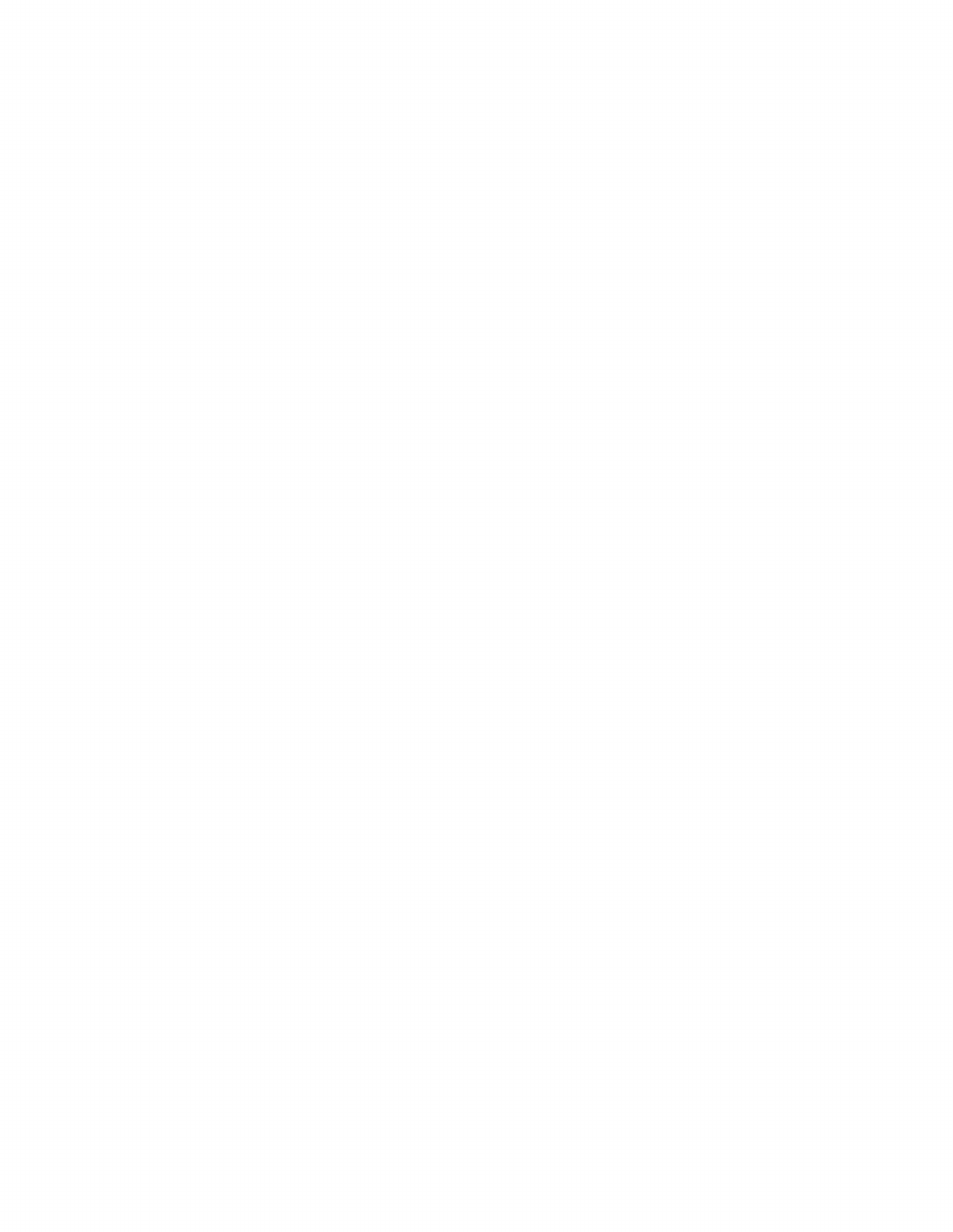### A. LOCAL LAWS AND REGULATIONS NECESSARY TO IMPLEMENT THE LWRP

- 1. Existing Laws and Regulations
	- a. Environmental Quality Review-Chapter 153 of the Code of the City of Peekskill. See Appendix A.
		- (1) This Chapter of the City Code implements the State Environmental Quality Review Act (SEQRA). It establishes procedures necessary to assure full review of environmental impacts of proposed projects, actions, improvements and developments within the City of Peekskill.
		- (2) This Ordinance pertains to the majority ofthe policies included in the Local Waterfront Revitalization Program (LWRP), especially those dealing with development issues and the protection of important man-made and natural resources.
	- b. Freshwater Wetlands Chapter 176 of the Code of the City of Peekskill. See Appendix A.
		- (1) This Chapter of the City Code implements the New York State Freshwater Wetlands Act (Article 24 of the New York Environmental Conservation Law) as it pertains to the City of Peekskill. The Ordinance gives the City the right to undertake and exercise its regulatory authority with regard to activities in freshwater wetlands subject to regulation under the Act.
		- (2) This Ordinance deals most closely with Policy 44, preservation of wetlands.
	- c. Sanitary Sewer Code Chapter 250 of the Code of the City of Peekskill. See Appendix A.
		- (1) This Ordinance provides for the proper design, construction, maintenance, operation, use and regulation of all main sewers, house connection sewers, trunk sewers, sewer connections, interceptors and related special structures.
		- (2) The Sanitary Sewer Code relates most closely with the policies concerning protection and conservation of water resources, more specifically Policies 30,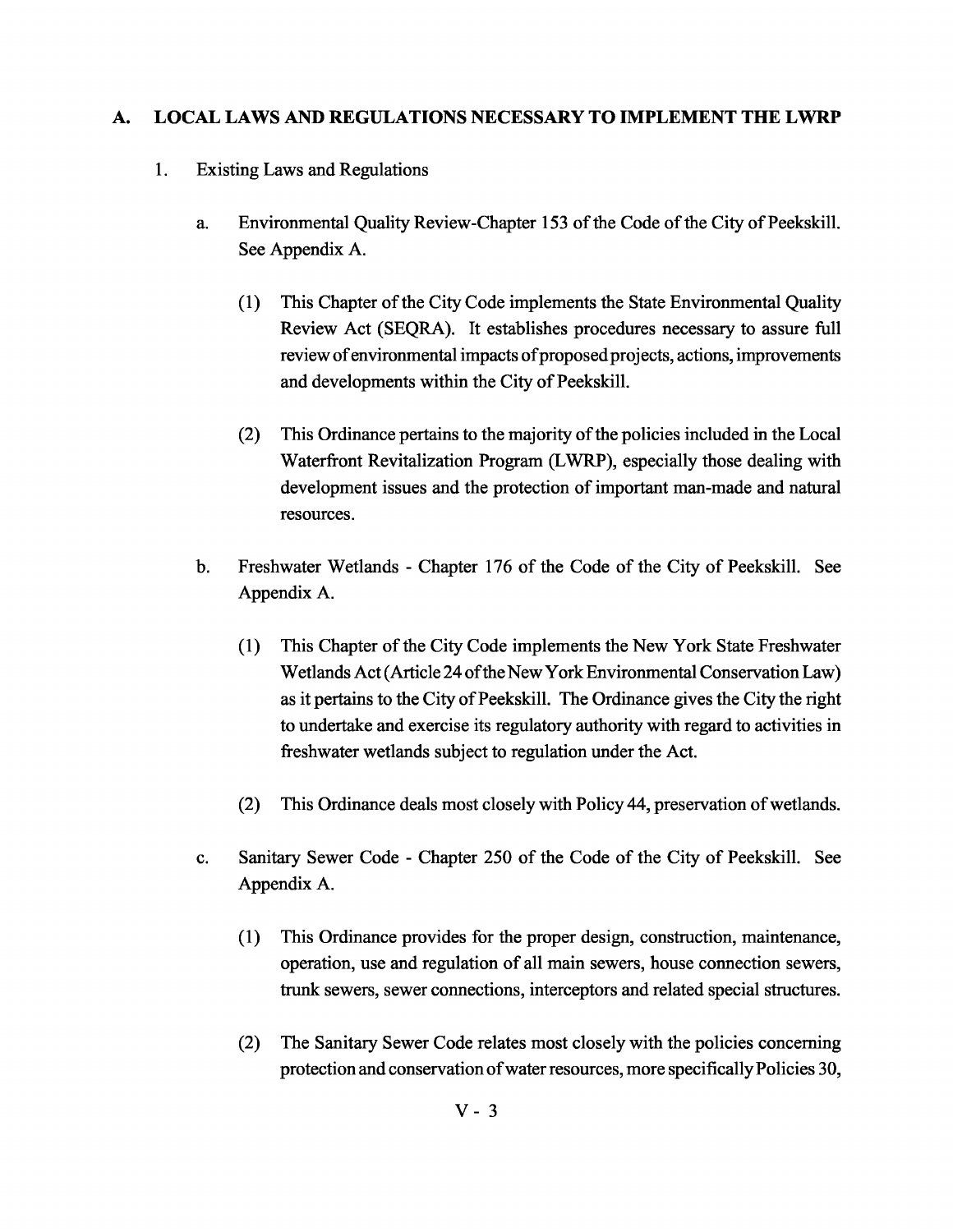33, 38, 39 and 40 as well as Policy 8 which deals with the protection of fish and wildlife resources from hazardous wastes and other pollutants.

- d. Soil Removal and Excavations Chapter 261 of the Code of the City of Peekskill. See Appendix A.
	- (1) This Ordinance provides for the proper use of land and regulates and/or prohibits excavation, removal of materials, filling, draining, cleaning, operating and using any land in a manner which: creates hazardous or dangerous conditions; creates or leaves unprotected banks or ledges of exposed earth; permits or creates conditions which cause the collection of water; impairs the usefulness or value of the subject property or any surrounding properties; causes soil erosion which depletes the land of vegetative cover and other organic materials; results in the washing of soil, erosion or the interference of normal drainage; and/or interferes with or overloads any existing or planned drainage facilities of the City.
	- (2) This Ordinance relates most closely with LWRP Policy 12, on protection of natural features and Policy 15, on excavation in coastal waters. Both Policies concern protection against or minimizing potential erosion and flood hazards.
- e. Streams and Watercourses Chapter 267 of the Code of the City of Peekskill. See Appendix A.
	- (1) This Ordinance regulates and provides for the protection of streams and watercourses within the City of Peekskill by requiring that any person, firm or corporation obtain a permit from the Common Council before filling or diverting any streams or watercourses, except where authorized by a State or Federal agency. The ordinance gives the Common Council the authority to deny, at its discretion, any permit if it determines that a proposed filling or diversion is detrimental to local drainage or to the general welfare of the City.
	- (2) This Ordinance deals with a number ofLWRP Policies. The Policies most closely associated with this Ordinance are: Policies 15, mining, excavation or dredging in coastal waters as they relate to natural, coastal processes and erosion; Policy 35, dealing with dredging and dredge spoil disposal and the protection of natural and man-made resources; Policy 37, dealing with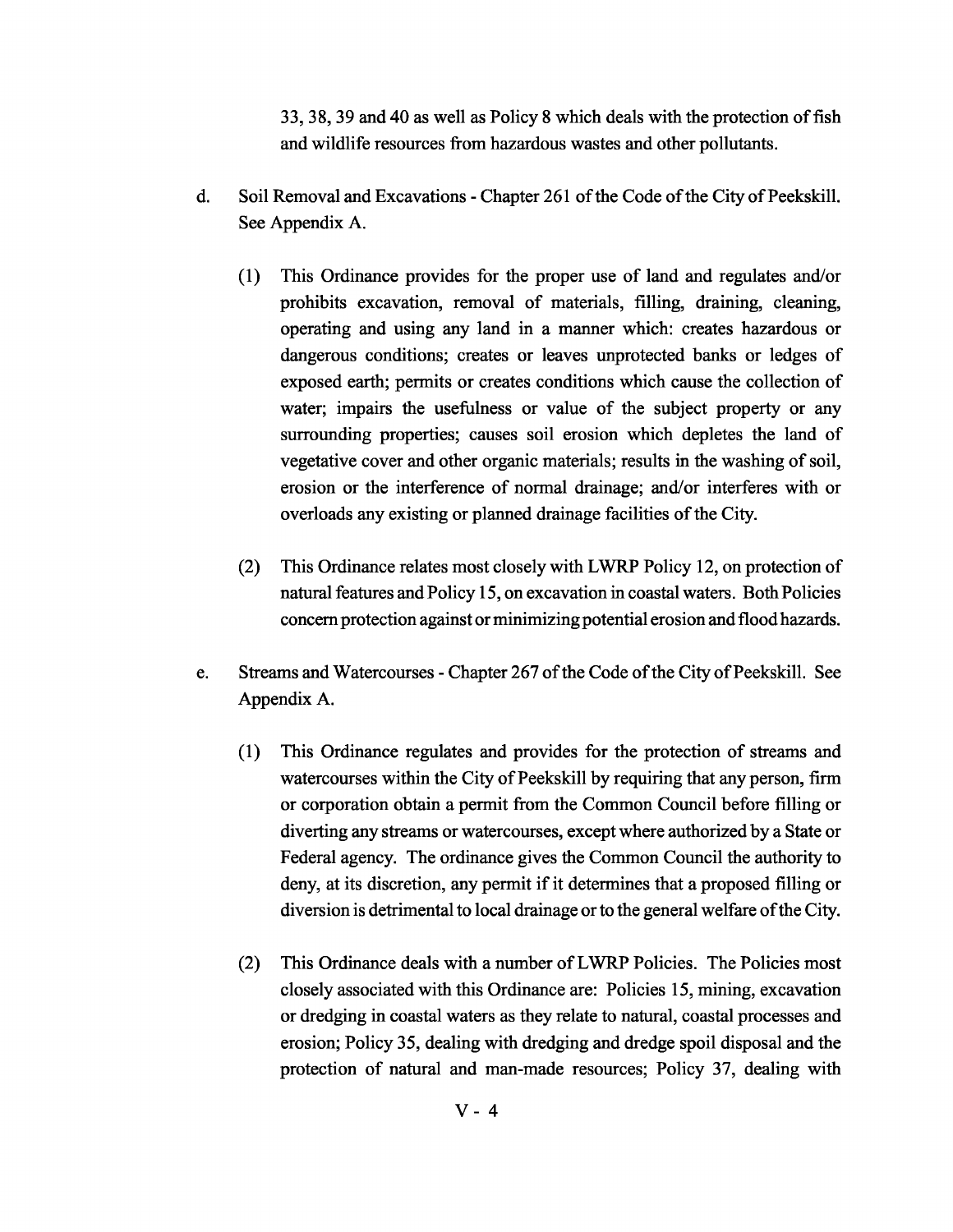minimizing the discharge of excess nutrients, organics and eroded soils into coastal waters; andPolicy44, the protection ofwetlands. The Ordinance also helps to implement Policies 18 and 25, safeguarding vital economic, social and environmental interests and protecting natural and man-made resources.

- f. Subdivision of Land Chapter 278 of the Code of the City of Peekskill. See Appendix A.
	- (1) This Ordinance ensures the orderly growth and development ofthe City; the conservation, protection and proper use of land; the provision of adequate housing, recreation, circulation, utility, and service facilities; and safeguards the City from unnecessary expenditures for the maintenance of streets, utilities and public space by regulating the layout, design, and development of subdivisions.
	- (2) This Ordinance relates most directly to the development and redevelopment Policies and Policies concerning development in areas where the infrastructure is adequate, i.e., Policies 1, 2, and 5 of the LWRP.
- g. Riverfront Green Chapter 241 of the Code of the City of Peekskill. See Appendix A.
	- (1). This Ordinance regulates the use ofthe City of Peekskill Riverfront Green. It outlines prohibited activities; penalties for offenses; permit requirements and restrictions; and use requirements.
	- (2) This Ordinance relates most directly to those Policies concerning recreation and public access; especially Policy 19, protecting, maintaining and increasing the levels and types of access to public water-related recreation resources and facilities; Policy 20, providing access to the publicly owned foreshore; and Policy 21, encouraging and facilitating water-dependent and water-enhanced recreation.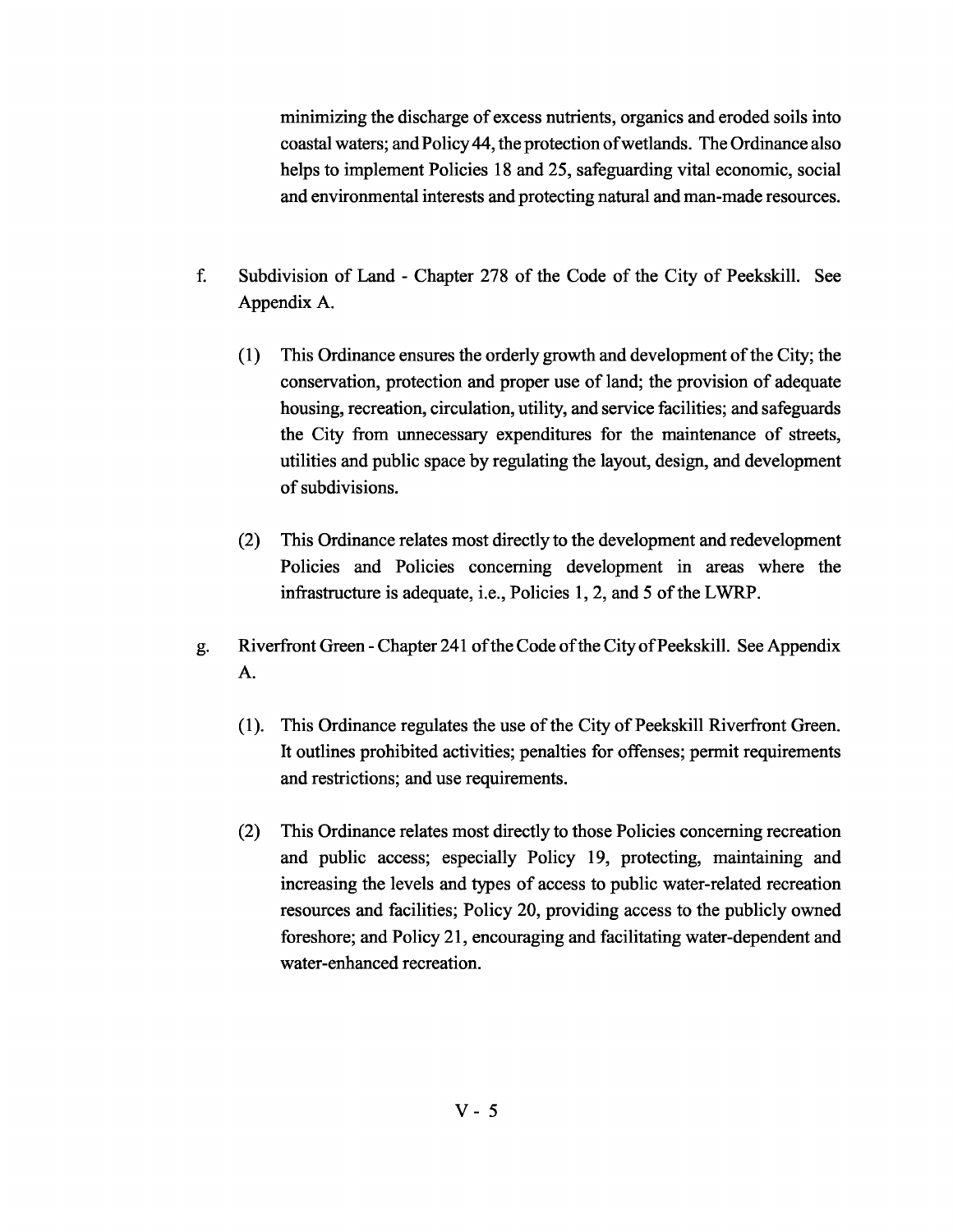- h. Parks Chapter 224 of the Code of the City of Peekskill. See Appendix A.
	- (1) This Ordinance regulates all activities within and uses of, all parks, reservations, playgrounds, recreation centers and/or all other areas owned or used by the City for active or passive recreation. The Ordinance includes listings of prohibited uses and activities such as loitering, camping or lodging in undesignated areas and the drinking of alcoholic beverages; and regulates activities such as bathing orswimming, boating, games andpicnics, meetings and performances. The Ordinance also includes regulations that protect property, fish and wildlife, and prohibit and monitor pollution and litter.
	- (2) This Ordinance deals most closelywith the LWRP Policies relating to public access, recreation, and the protection of fish and wildlife. More specifically, Policies 19, 20 and 21, dealing with the protection, maintenance and expansion of recreation resources and the levels and types of access to them, and Policies 7, 8 and 9 concerning the protection of fish and wildlife resources from the introduction of hazardous wastes and other pollutants, and the expansion of recreational usage of fish and wildlife resources, respectively are addressed by this Ordinance.
- i. Littering Chapter 197 of the Code of the City of Peekskill. See Appendix A.
	- (1) This Ordinance was designed to prohibit the throwing or depositing oflitter in any park, public place, fountain, and body of water or vacant lot.
	- (2) This section ofthe Municipal Code is most closelyassociatedwith the LWRP Policy 8, the protection of fish and wildlife resources from the introduction of hazardous wastes and other pollutants; Policy 34, the limitation of the discharge of waste materials from vessels so as to protect fish and wildlife habitats, recreational areas and water supply areas; and Policy 38, the conservation and protection of surface water and groundwater supplies.
- j. Solid Waste Disposal Ordinance Chapter 264 of the Code of the City of Peekskill. See Appendix A.
	- (1) The purpose ofthis Ordinance is to provide for the disposal ofall solid waste in compliance with Federal and State standards, and for the control of air,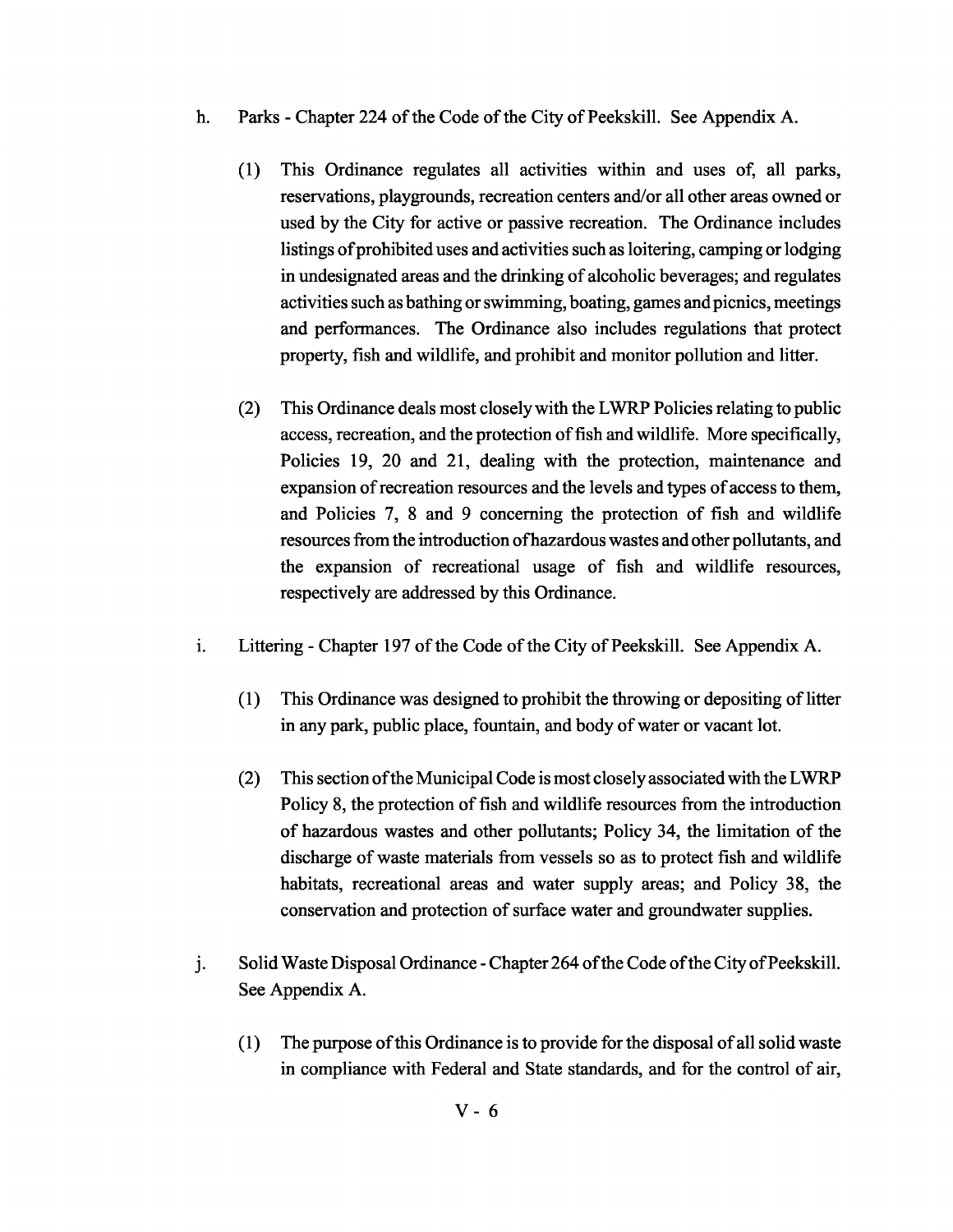water and ground pollution through participation in the Plan for Solid Waste Management in Westchester County, New York.

- (2) This Ordinance is most applicable to fish and wildlife protection Policies 7 and 8; Policy 25, the protection of natural and man-made resources; Policy 30, which ensures that municipal, industrial and commercial discharge of pollutants into coastal waters conform to State and Federal water quality standards; Policy 34, the limitation of waste material discharge from vessels into coastal waters; Policy 36, concerning the shipment of petroleum and other hazardous materials; Policy 38, the conservation and protection of surface water and groundwater supplies; and Policy 39, concerning the transport, storage, treatment and disposal of solid wastes.
- k. Flood Damage Prevention Program Chapter 170 of the Code of the City of Peekskill. See Appendix A.
	- (1) This Chapter of the City Code includes provisions designed to promote the public health, safety and general welfare and to minimize public and private losses due to flood conditions. It includes methods and provisions for restricting or prohibiting uses which are dangerous due to water or erosion hazards or which result in damaging increases in erosion, in flood heights or velocities; requiring that uses vulnerable to floods be protected at the time of initial construction; controlling the alteration of natural floodplain, stream channels andnatural protective barriers; controlling filling, grading, dredging and other activities which may increase flood damage; and preventing and/or regulating the construction of flood barriers which will unnaturally divert floodwater or increase flood hazards.
	- (2) This Ordinance deals most closely with Policies 1 and 2 which relate to development and redevelopment activities in the waterfront area and Policies which relate to flood and erosion hazards and related protective features including: Policy 11, siting structures to minimize damage; Policy 12, protection of natural protective features; Policy 14, preventing increases in flooding; Policy 15, control of alteration of coastal waters; and Policy 17, use of non-structural measures to minimize damage from flooding.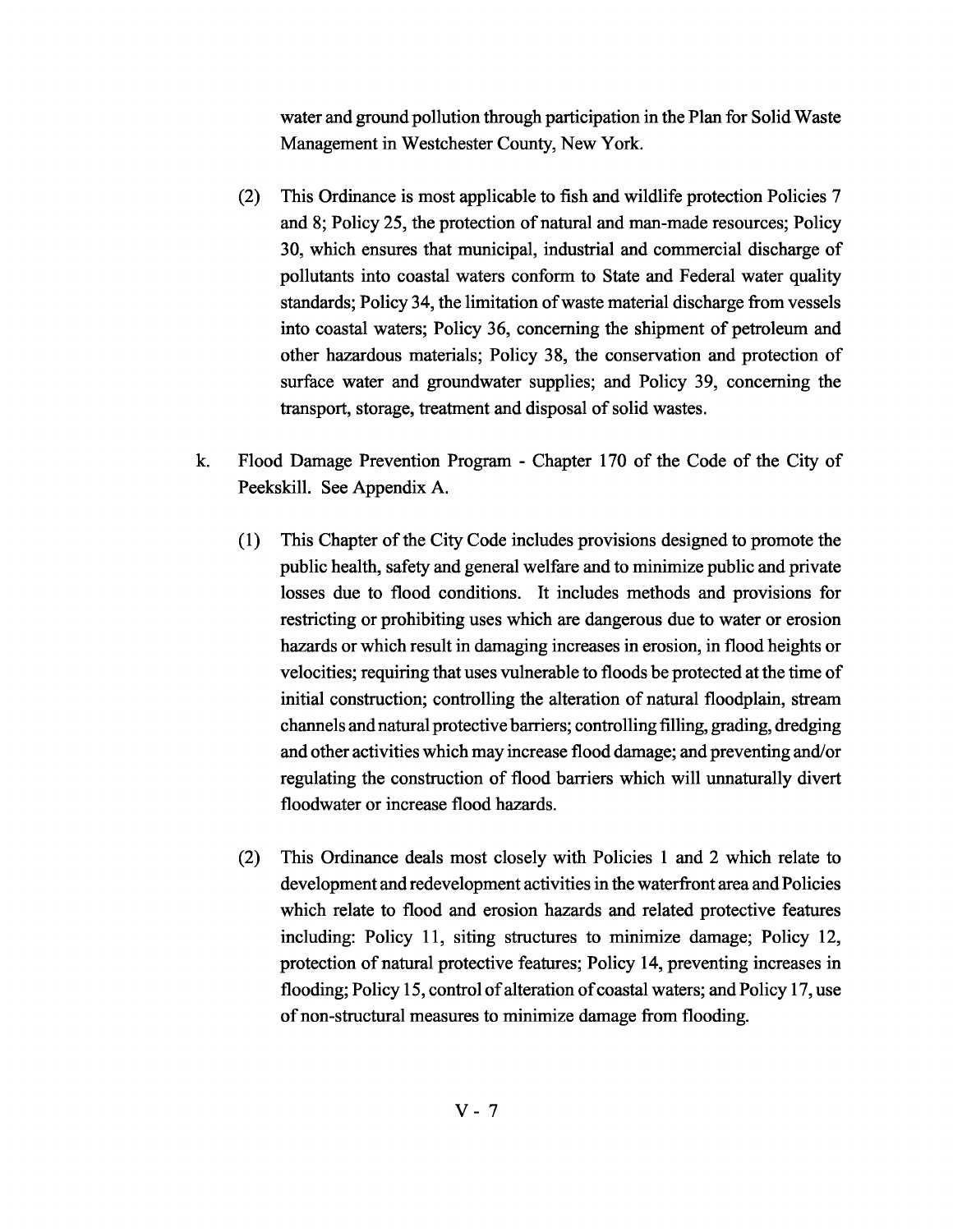- (3) This Ordinance applies also to all flood hazard areas delineated on Federal Emergency Management Agency Flood Insurance Rate Map and includes methods and provisions for:
	- (a) Restricting or prohibiting uses which are dangerous to health, safety, and property due to water or erosion hazards, or which result in damaging increases in erosion or in flood heights or velocities;
	- (b) Requiring that uses vulnerable to floods, including facilities that serve such uses, be protected against flood damage at the time of initial construction;
	- (c) Controlling the alteration ofnatural flood plains, stream channels, and natural protective barriers, which help accommodate or channel flood waters;
	- (d) Controlling filling, grading, dredging, and other development which may increase flood damage; and,
	- (e) Preventing or regulating the construction of flood barriers which will unnaturally divert floodwaters or which may increase flood hazards in other areas.
- (4) Any development within special flood hazard areas, as demarcated on the Federal Emergency Management Agency's Flood Insurance Rate Map, is required to be built in compliance with the City's Flood Damage Prevention Law.
- 1. Zoning Ordinance. See Appendix A.

The City of Peekskill's Zoning Ordinance regulates how land can be used, and at what intensity and under what conditions development can occur. This Ordinance deals most closely with Policies 1 and 2 that relate to development and redevelopment activities in the waterfront area. The Zoning Ordinance has been amended in recent years to Implement recommendations included in the Waterfront Redevelopment Plan (WF-1, WF-2 and WF-PRD) Districts and the conceptual plan for the lower South Street Area (M-2A District).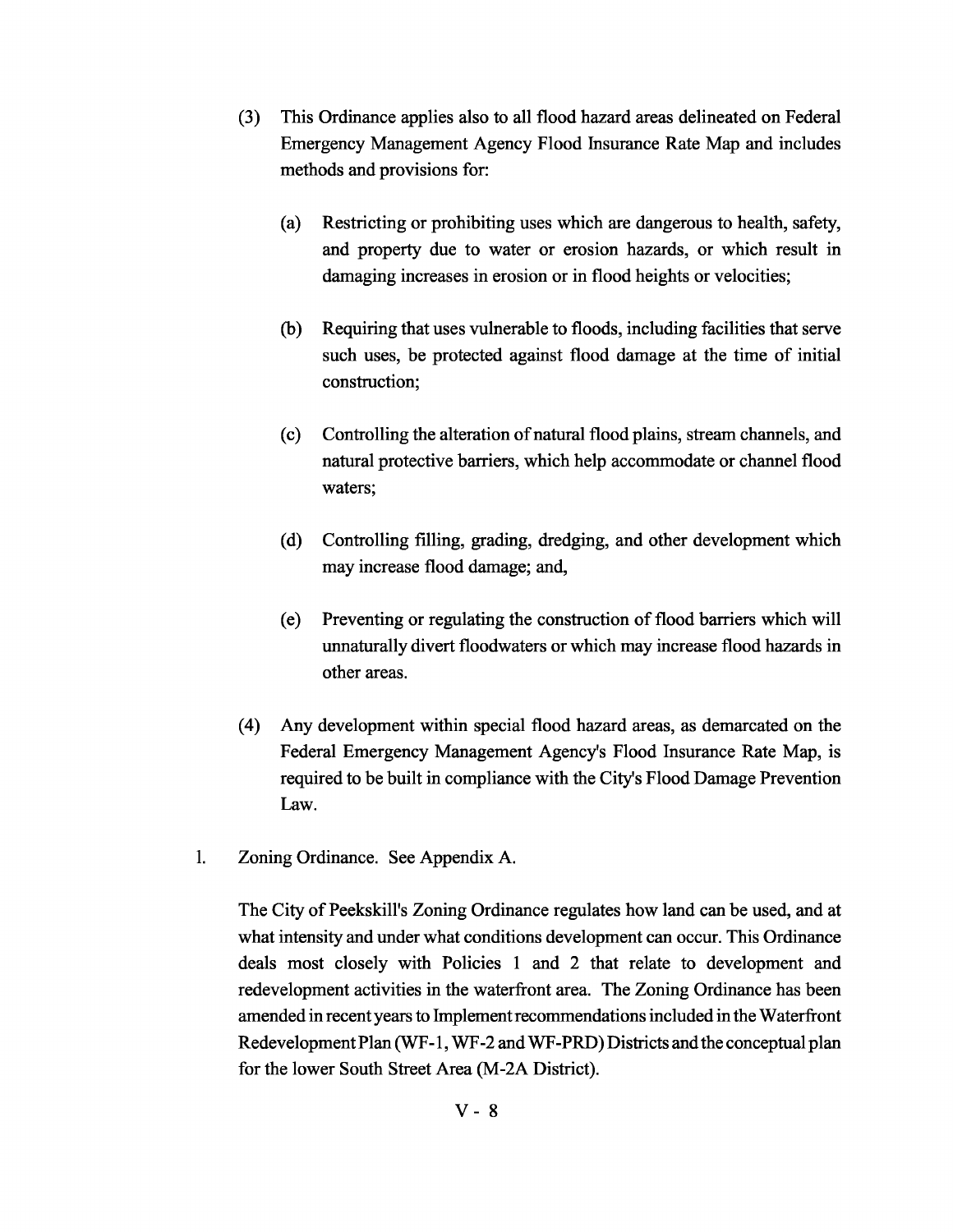#### WF-1 District

The WF-1 District is intended to provide for public access and easements to the shore. The only uses permitted as-of-right in this district are municipal parks. With special permits, a limited number of uses (marinas, enclosed structures for boats, transportation services, hotels, museums, annual membership clubs and restaurants) are enabled only where the conditions of the land warrant such activity. The Waterfront Redevelopment land use plan identified Travis Point as a location that wouldwarrant commercial development, such as a hotel orrestaurant on a City owned parcel. The Zoning Ordinance and the plan for this district mandates that increased public access to the shoreline be facilitated through the development of any new projects located in this area.

#### WF-2 District

The WF-2 District is intended to provide dense mixed commercial and residential development in the Waterfront District. The intent of the sub-area is to continue historic development trends for inland parcels located in the waterfront district. The WF-2 District is traversed by Central Avenue, which leads to the Central Business District (CBD) of the City. Another goal of the plan and this district is to link the Central Business District to the waterfront through the development of underutilized parcels that exist on Central Avenue.

#### WF-PRD District

The WF-PRD district is located on the grounds of the existing St. Joseph's property. The WF-PRD district has been designed to allow for multiple-family uses meeting specific design guidelines on this largely vacant site within the waterfront area.

#### M-2A District

The M-2A District permits many of the same uses as the M-2 District but imposes additional performance standards regarding outdoor storage, height of structures, height of materials stored outside and screening of outdoor storage. In addition, a detailed set of design guidelines are included in the Ordinance to be used during review of the plans in the district.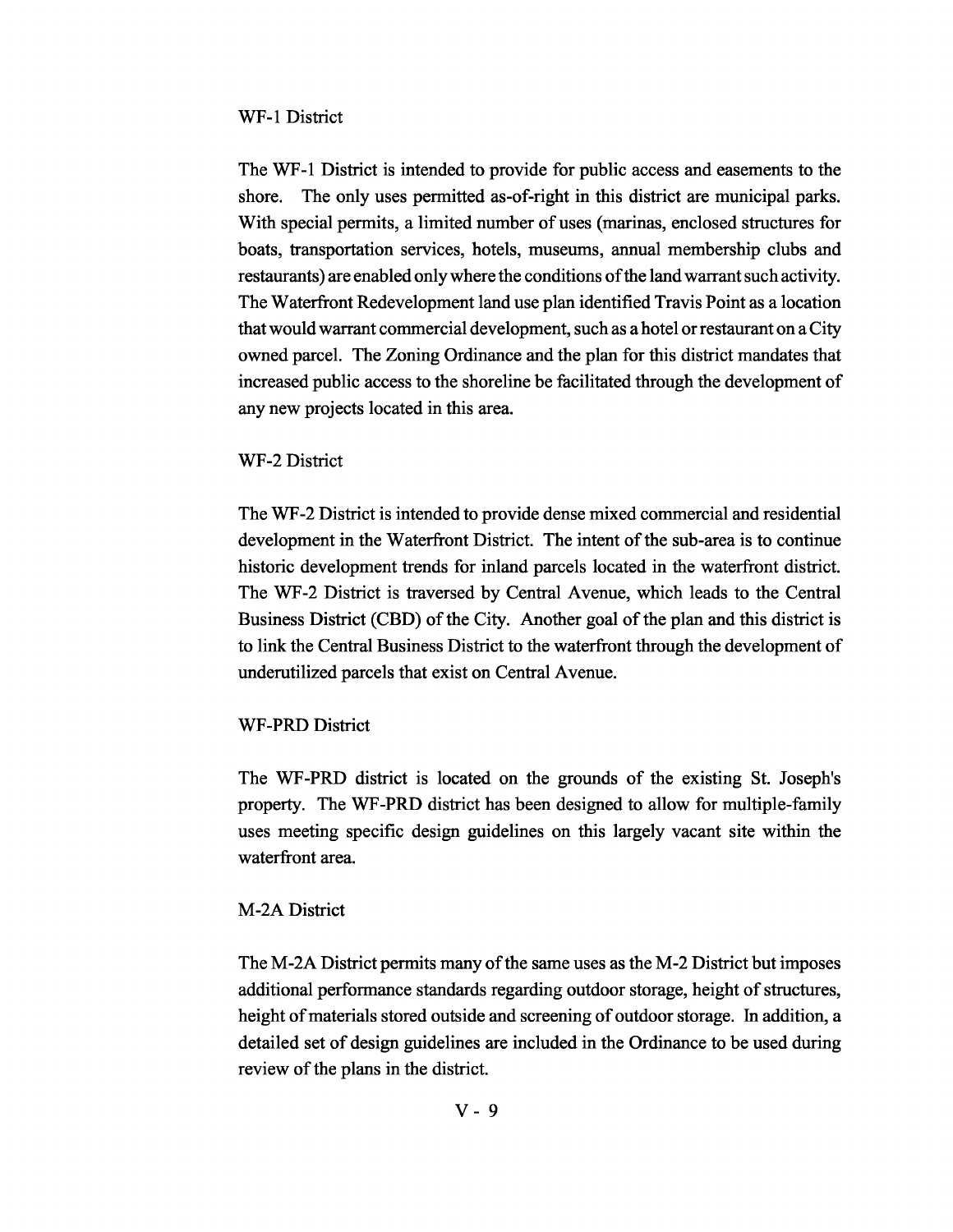- m. Building Construction Chapter 125 of the Code of the City of Peekskill. See Appendix A.
	- (1) This Ordinance regulates development activities within the waterfront area. It establishes rules and regulations pertaining to the construction, alteration, removal, demolition, use, occupancy, maintenance and location of buildings and other structures.
	- (2) This Ordinance is most closely associated with Policies 1 and 2 that concern development and redevelopment within the LWRP area.
- 2. New or Revised City Laws and Regulations
	- a. Revision to the City's Environmental Quality Review Act.

This Act will be revised to assure consistencyofproposed actions with the LWRP's Policies and Plan. See Appendix A-I.

b. Revisions to the Zoning Ordinance

Revisions to the Zoning Ordinance with regard to the LWRP include the revision of the Charles Point Industrial Park Area regulations to reflect existing trends toward mixed light industrial, commercial and water dependent recreational uses. Similar zoning revisions will be necessary for the Annsville Creek Industrial District. See Appendix A-2.

(1) Charles Point

New zoning language for Charles Point Area should establish a concise set of desired permitted uses. A listing of permitted uses such as commercial, recreational-water related and light industrial should to be developed. Further, the language for this district should mandate that public access to the shore be incorporated into all plans for proposed projects, commensurate with the intensity of the action, and if practicable and feasible.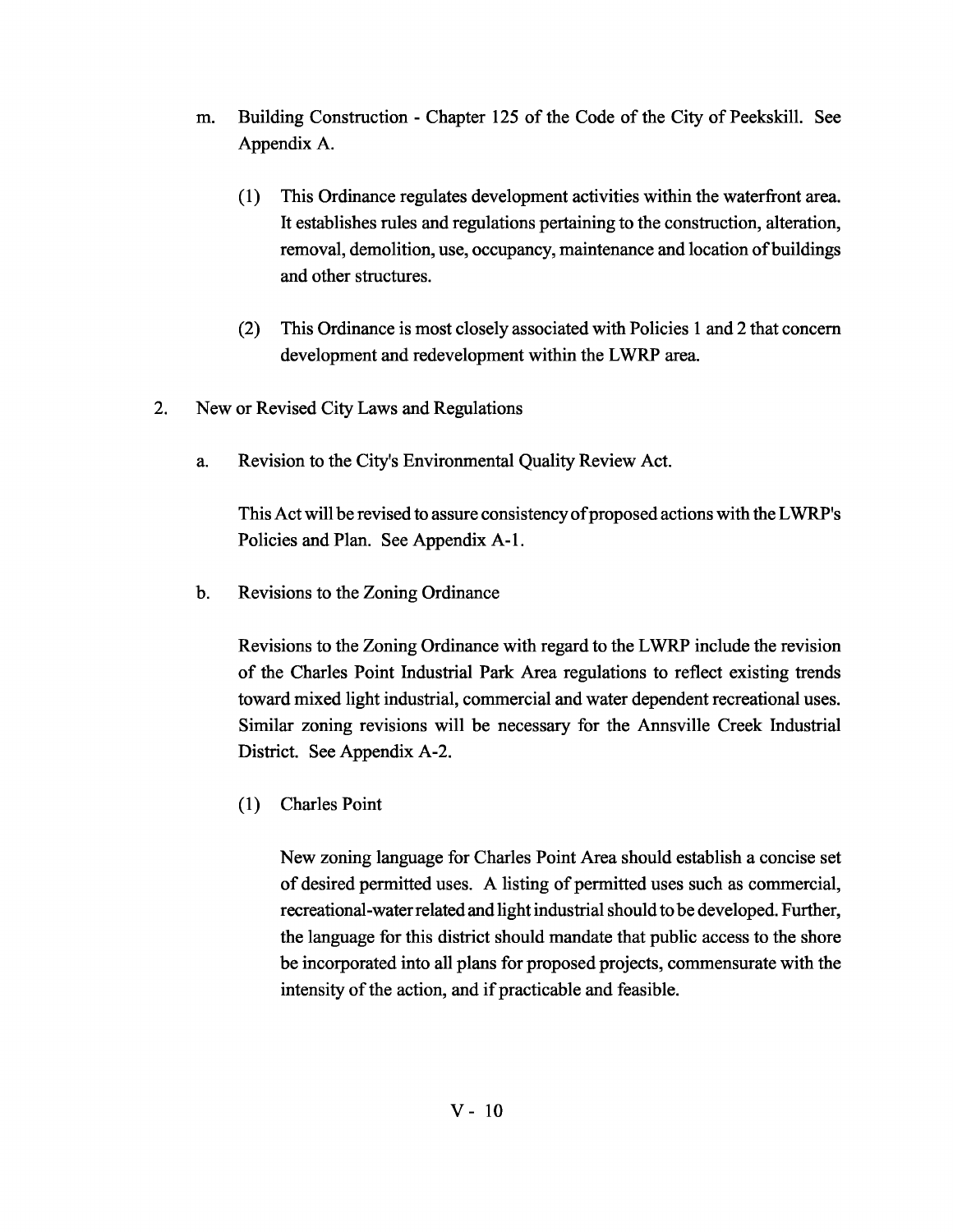### (2) Annsville Creek

The manufacturing uses located at Annsville Creek need to have one consistent zoning designation. Again, a range of permitted uses needs to be established for this new district. The scope of permitted uses should be more intense than that which is permitted at Charles Point, yet less intense than that which will be permitted in the Lower South Street area. The area should encourage light manufacturing, office buildings, and wholesale storage and warehousing. Zoning should be developed that will mandate that public access be provided for parcels abutting Annsville Creek.

Copies of these proposed zoning revisions are included in Appendix A-2. The law includes a provision that a natural vegetation buffer will be added along water crosses as a mitigation measure and to afford greater protection ofnatural resources.

- c. Revisions to the local Site PlanReview Procedures should include the requirement ofthe disclosure or identification by the applicant ofhazardous wastes ormaterials to be associated with the proposed occupancy and/or use of nonresidential properties. If such materials are to be present, then the applicant must present evidence that all necessary permits and approvals have been or are in the process ofbeing obtained. The applicant must also demonstrate that the materials will be contained or managed in a conscientious manner. See Appendix A-3.
- d. Revisions to the local Site Plan Review Procedures will also require consistency and conformance with the Plans and Policies of the LWRP before a site plan is approved. See Appendix A-4.

Appropriate Federal and State environmental regulation for water quality will be required for new or expanded industrial, energy, transportation, or commercial facilities.

e. Consistency Law:

This law will provide for the protection and appropriate usage of the man-made and natural resources within the City's Local Waterfront Revitalization Area by ensuring that actions proposed or approved byCity agencies will be undertaken in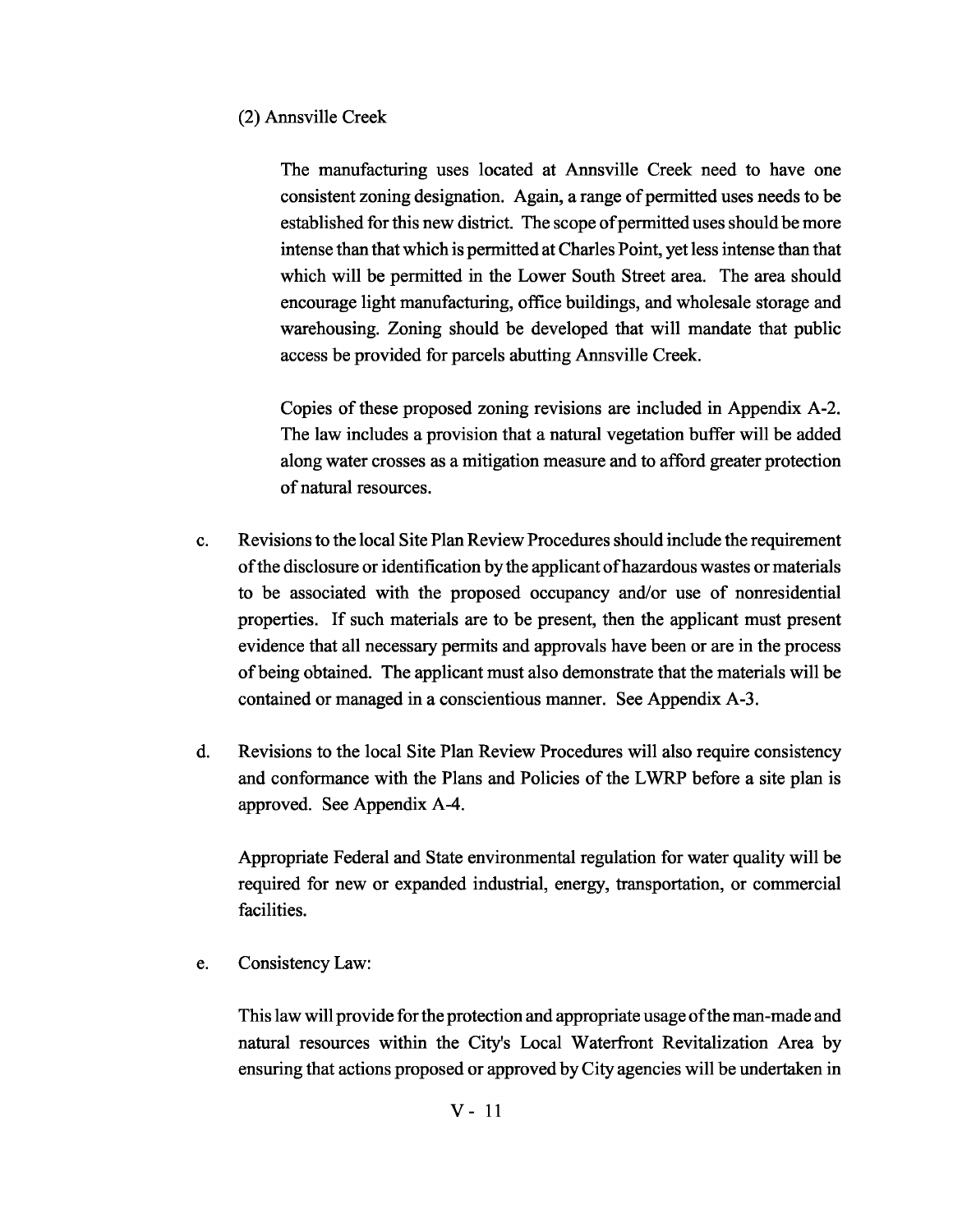a manner consistent with the Policies and plans of the Local Waterfront Revitalization Program. See Appendix A-5.

# **B. OTHER PUBLIC AND PRIVATE ACTIONS NECESSARY TO IMPLEMENT THE LWRP**

1. Continued Marketing and Promotion ofCharles Point Industrial Park.

Through this effort the City will encourage the development of water dependent and water-enhanced uses where consistent with City planning and economic development objectives.

2. Public Parcel Reuse Study.

This study is necessary to determine the re-use potential of the municipal sites located on the northern side of Louisa Street near Charles Point. Relocation of the existing uses will be necessary if the parcels are to be marketed for usage in connection with the Charles Point Industrial Park. This study will determine relocation alternatives for the existing municipal uses and investigate the most appropriate future usage of the sites.

3. Implement Waterfront Trail Development

The City of Peekskill will carry out all phases of the 18-segment plan to provide continuous access throughout the Waterfront area. See the trail information in Appendix A-6.

In addition, the City will investigate the potential for and make appropriate physical improvements to the vacant area west of the St. Mary's Property.

A planning and engineering study is needed to assess the feasibility of utilizing the City-owned vacant land area along Annsville Creek for intensive or more active recreational usage. This study should be conducted before any physical improvements are made.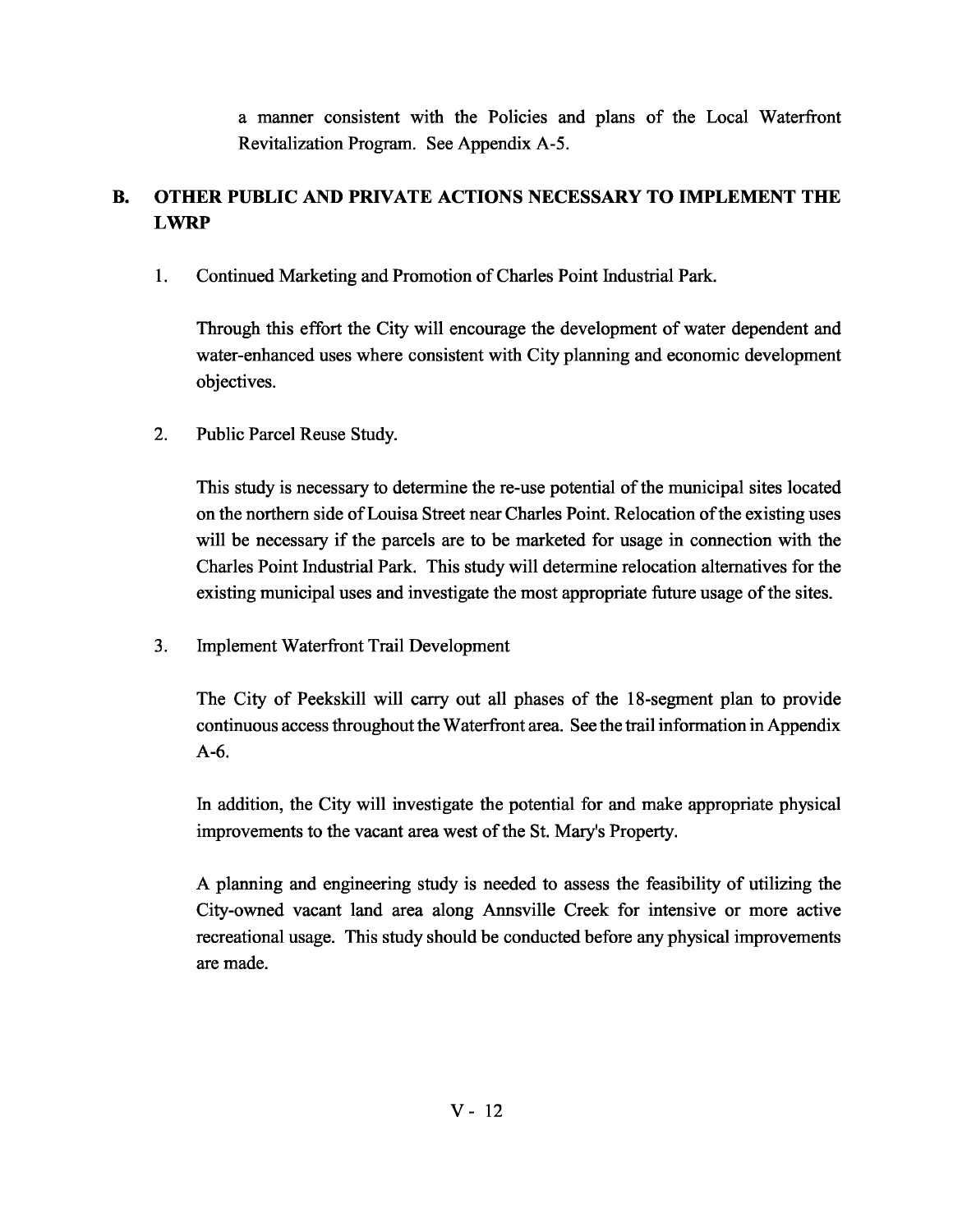4. Physical Improvements/Clean-up of South Street

A combined public and private effort is needed to clean up the existing blighting conditions along Lower South Street. Activities will include landscaping improvements, the clean up or screening of the scrap metal yards and general streetscape improvements. These activities are necessary because South Street is a major access to Charles Point Industrial Park. A visitor's first time impression of both the City of Peekskill and Charles Point is affected by the condition of this area that is highly visible from US Route 9.

Improvements made along Lower South Street will help to promote Charles Point, the LWRP area, and the City of Peekskill as a whole.

5. Marina Expansion - Peekskill Yacht Club

The expansion of the Peekskill Yacht Club would include the provision of more docking facilities, improved support facilities and adequate parking. This activity will serve to increase public access to the water.

6. Provide connection from the CBD (or BID) to the waterfront along Central Avenue (Landscaping/Facade Improvements)

This activity includes the recruitment ofnew infill development; physical improvements including maintenance of existing structures, facade treatment, and landscaping; the development of a pedestrian link or walkway and the conformity of new projects with the design guidelines set forth in the Peekskill Waterfront Redevelopment Plan.

7. Restore and/or Revitalize commercial, industrial and residential structures throughout the Central Planning Area.

Through this effort the City will seek funding and provide technical assistance to private property owners as an incentive to upgrade their property. As funding becomes available, the City will provide financial assistance or installation of public improvements such as sidewalk and street improvements, signage, landscaping and drainage to encourage private investment and property maintenance.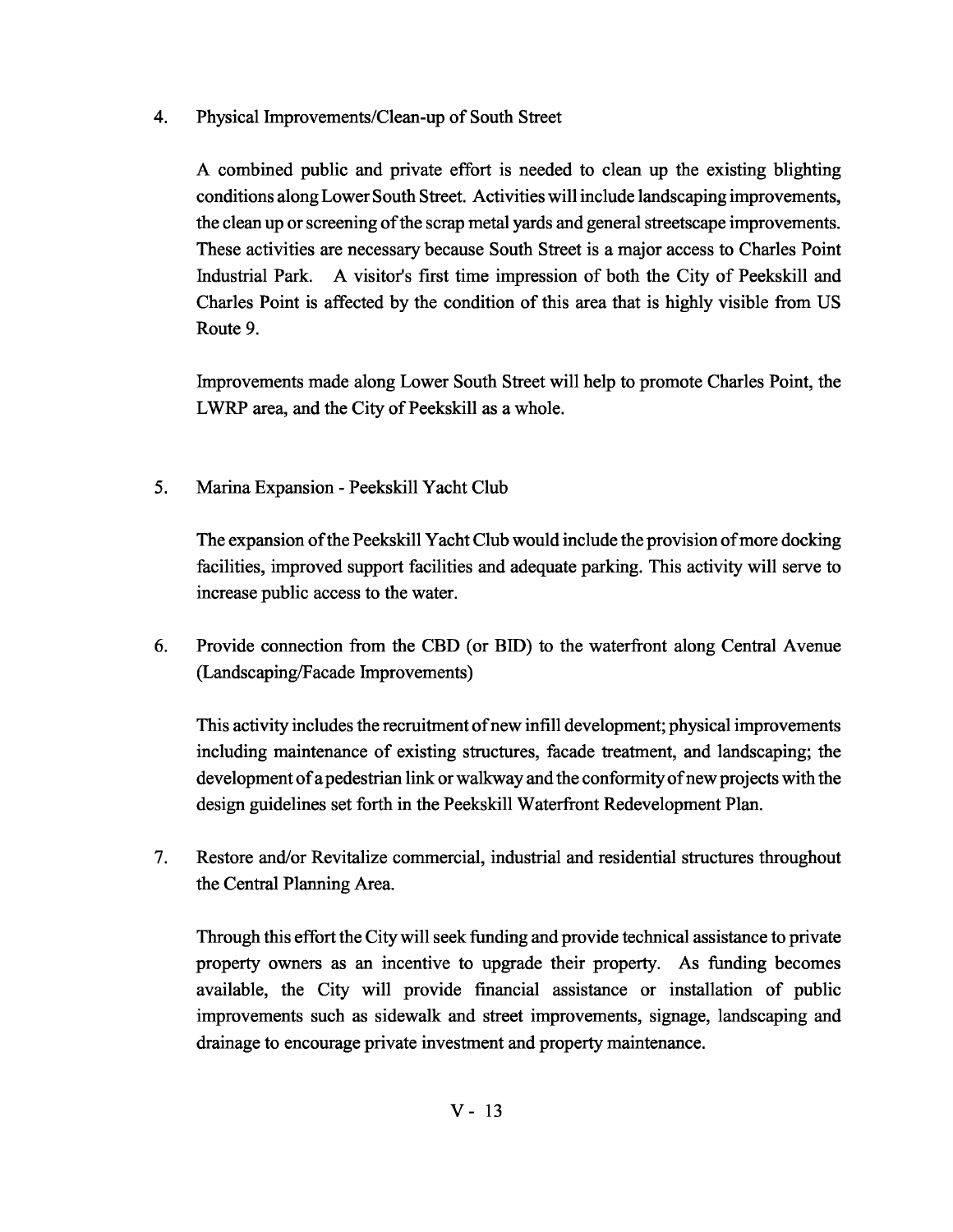The City will provide public access if determined feasible to the vacant land area along Annsville Creek.

8. Implement Peekskill Landing Project

This project includes the following components:

- The acquisition and development of the lands adjoining the City's waterfront park property;
- The acquisition and restoration of the "Lincoln" Train Station Building by the City and/or Lincoln Society for use as an information center and museum or a special non-for-profit will be formed;
- Site work including the development of parking, shoreline stabilization, landscaping, wave attenuator to protect an area of the site which will be used for excursion boats as well as other, related site improvements.

## C. MANAGEMENT STRUCTURES NECESSARY TO IMPLEMENT THE LWRP

1. Lead Agency and Responsible Local Official

The Lead Agency for the management and implementation of the LWRP will be the City's Common Council. The local official responsible for the overall management and coordination of the LWRP will be the Director of Planning and Development.

The Peekskill Department ofPlanning and Development will be responsible for carrying out the Plans, Provisions and Policies outlined in the LWRP document. Long-range planning and consistency review will be the major activities.

2. Specific Responsibilities for Implementation and Management

All City departments, offices and agencies will retain their present responsibilities for programs, projects and regulation. The Director ofPlanning and Development, with the assistance ofthe Planning Department Staffwill review public and private proposals for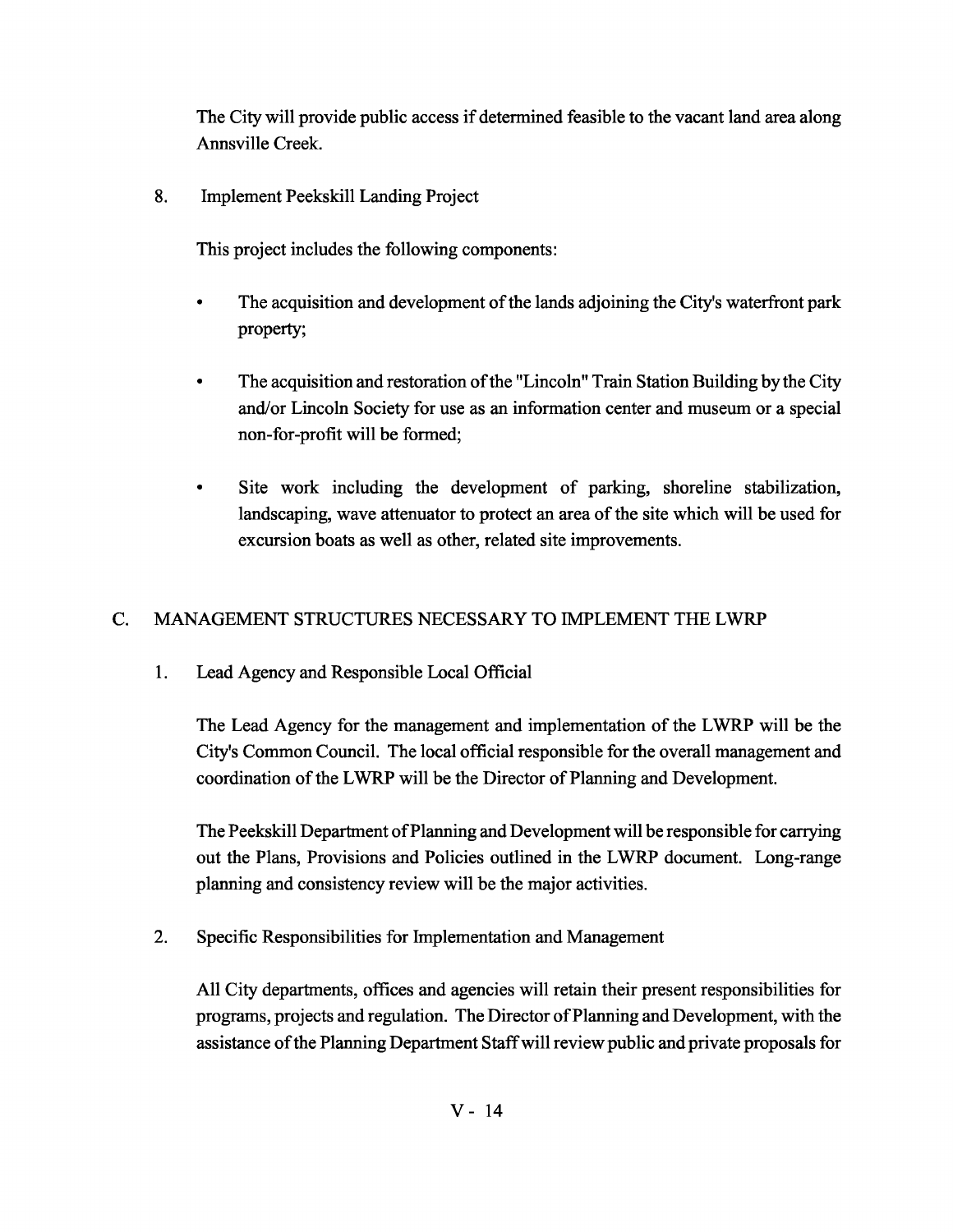development activities or actions within the waterfront area and will approve or deny applications for proposed land use activities.

The Director of Planning and Development will also recommend legislation, facilitate funding efforts and coordinate the City's implementation efforts within the waterfront area.

The City of Peekskill Common Council has the authority to approve and fund, or secure funding for, specific improvements necessary to implement the LWRP.

3. Procedures to Assure that Local Actions Comply with the LWRP

Any agency, group or individual proposing a "Type 1" or "Unlisted" action as defined by the State Environmental Quality Review Act (SEQRA) will be required to complete a Coastal Assessment Form (CAP) in addition to an Environmental Assessment Form (EAF). Staff of the Department of Planning and Development will review the CAF in light of the policies and sub-policies outlined in the LWRP. Actions that are deemed to be consistent with the LWRP will be recommended to the Planning Commission and/or CommonCouncilor otherresponsible agency for approval and those that are inconsistent will be so indicated and recommended for disapproval unless:

- a. No reasonable alternatives exist that would avoid or overcome any substantial hindrance;
- b. The action will minimize all adverse effects on the Policies or purposes of the LWRP to the maximum extent practicable; and
- c. The action will result in an overriding public benefit.

The CAF will be distributed to all agencies and made part of or attached to regular applications for projects within the City.

Once the LWRP is adopted, each agency of the City, including the Common Council, will have a copy and will be instructed to refer all development, regulatory, review or investment actions to the staffofthe Department ofPlanning and Development for review and comment.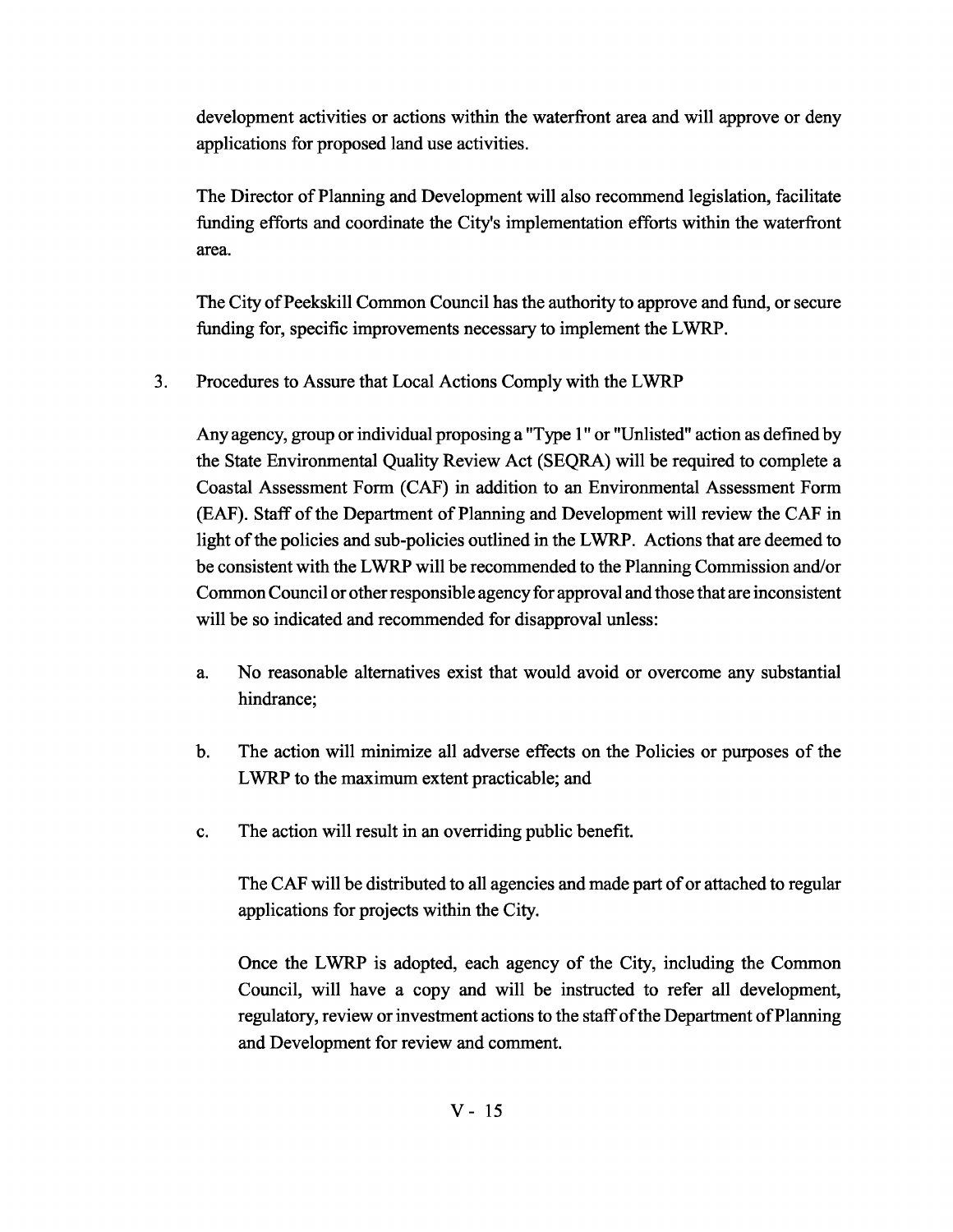Stafffrom the Department ofPlanning andDevelopment will review any proposed actions for consistency with the LWRP and will respond within 30 days of receiving the request.

- d. Within 30 days following the receipt of a request for assistance, the Secretary of State or a Department of State official or employee designated by the Secretary, will discuss the identified conflicts and circumstances preventing their resolution with appropriate Representatives from the State agency and the City.
- e. If agreement among all parties cannot be reached during this discussion, the Secretary shall, within 15 days, notify both parties of his/her findings and recommendations.
- f. The State agency shall not proceed with the proposed action until either the Secretary's fmdings and recommendations have been received or, 90 days from the date a notification of a conflict was received from the City.
- 4. Procedures for Department of State and City of Peekskill Review of Federal Actions for Consistency with the LWRP.
	- a. Permits and Licenses.
		- (1) The Department of State (DOS) will acknowledge the receipt of an applicant's consistency certification and application materials, and at that time forward a copy of the submitted documentation to the Department of Planning and Development (DPD).
		- (2) Within thirty (30) days ofreceiving such information, the DPD will contact the assigned DOS reviewer to discuss: (a) the need to request additional information for review purposes; and (b) anypossible problems pertaining to the consistency of a proposed action with local Coastal Policies.
		- (3) When the DOS and the DPD agree that additional information is necessary, the DOS will request the applicant to provide the information. A copy of this information will be provided to the DPD upon receipt.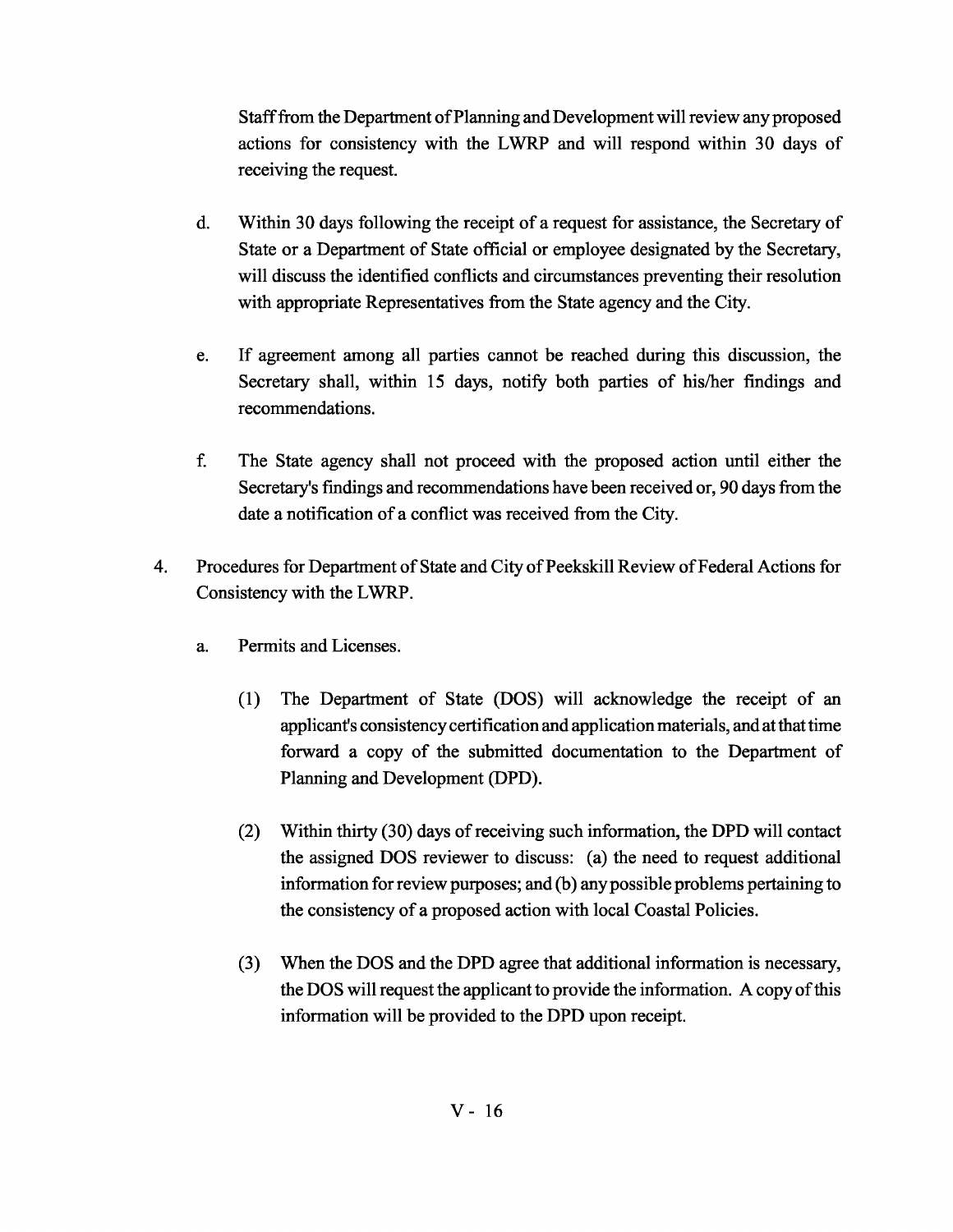- (4) Within thirty (30) days ofreceiving the requested additional information or discussing possible problems of a proposed action with the DOS reviewer, whichever is later, the DPD will notify DOS of the reasons why a proposed action may be inconsistent or consistent with City Coastal Policies.
- (5) After that notification, the DPD will submit its written comments and recommendations on a proposed permit action to the DOS before or at the conclusion of the official public comment period. If such comments and recommendations are not forwarded to DOS by the end of the public comment period, DOS will presume that the Department of Planning and Development has no opinion on the consistency of the proposed action with City's Coastal Policies.
- (6) If the DOS does not fully concur with and/or has any questions on the comments and recommendations submitted by the DPD on a proposed permit action, DOS will contact the DPD to discuss any differences ofopinion prior to issuing its letter of "concurrence" or "objection" to the applicant.
- (7) A copy of DOS "concurrence" or "objection" letter to the applicant will be forwarded to the Department of Planning and Development.
- b. Direct Actions
	- (1) After acknowledging the receipt of a consistency determination and supporting documentation from a Federal agency, DOS will forward copies ofthe determination and other descriptive information on the proposed direct action to the DPD and other interested parties.
	- (2) This notification will state the date by which all comments and recommendations must be submitted to DOS and will identify the assigned DOS reviewer.
	- (3) The review period will be about twenty-five (25) days. If comments and recommendations are not received by the end of the established review period, DOS will presume that the Peekskill DPD has "no opinion" on the consistency of the proposed direct Federal agency action with City's Coastal Policies.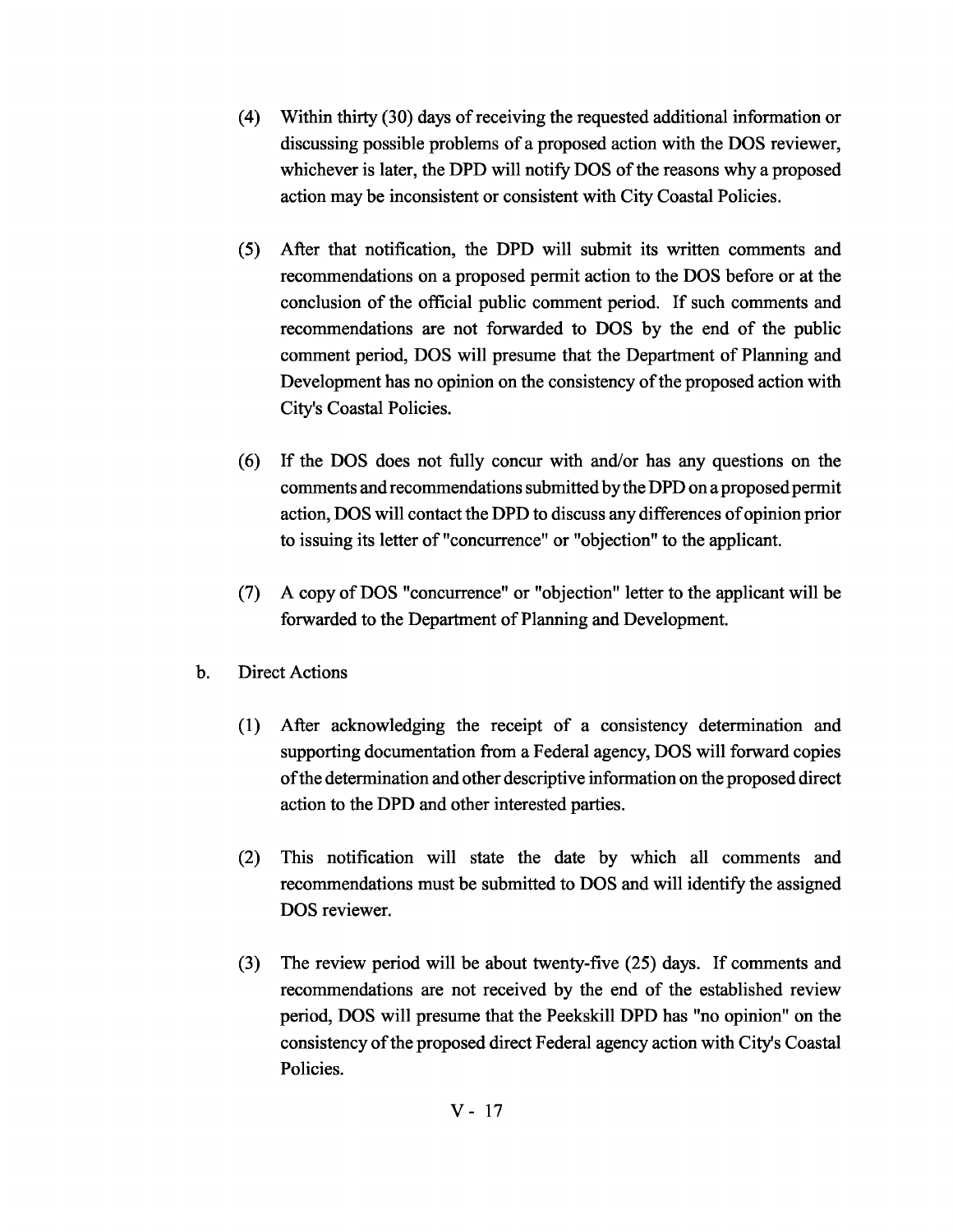- (4) If DOS does not fully concur with and/or has any questions on the comments and recommendations submitted by the DPD, DOS will contact the Department to discuss any differences of opinion or questions prior to agreeing or disagreeing with the Federal agency's consistency determination on the proposed direct action.
- (5) A copy of the DOS "agreement" or "disagreement" letter to the Federal agency will be forwarded to the Peekskill DPD.
- c. Financial Assistance.
	- (1) DOS will request information on a proposed financial assistance action from the applicant (State or City agency) for consistency review purposes. A copy ofthis letter will be forwarded to Peekskill DPD andwill serve as notification that the proposed action may be subject to review.
	- (2) Ifthe applicant is a City agency, the DPD will contact the agency and request copies of any application documentation for consistency review purposes.
	- (3) The DPD will acknowledge receipt of the requested information and send a copy to the DOS.
	- (4) If the applicant is a State Agency, DOS will request the agency to provide a copy of the application documentation to the DPD.
	- (5) The DOS will acknowledge the receipt of the requested information and provide a copy of this acknowledgement to the DPD.
	- (6) The review period will conclude thirty (30) days after the date on the DPD"s or DOS" letter of acknowledgement.
	- (7) The DPD must submit its comments and recommendations on the proposed action to DOS within twenty (20) days from the start of the review period. If comments and recommendations are not received within that twenty-day period, DOS will presume that the DPD has "no opinion" on the consistency of the proposed financial assistance action with local Coastal Policies.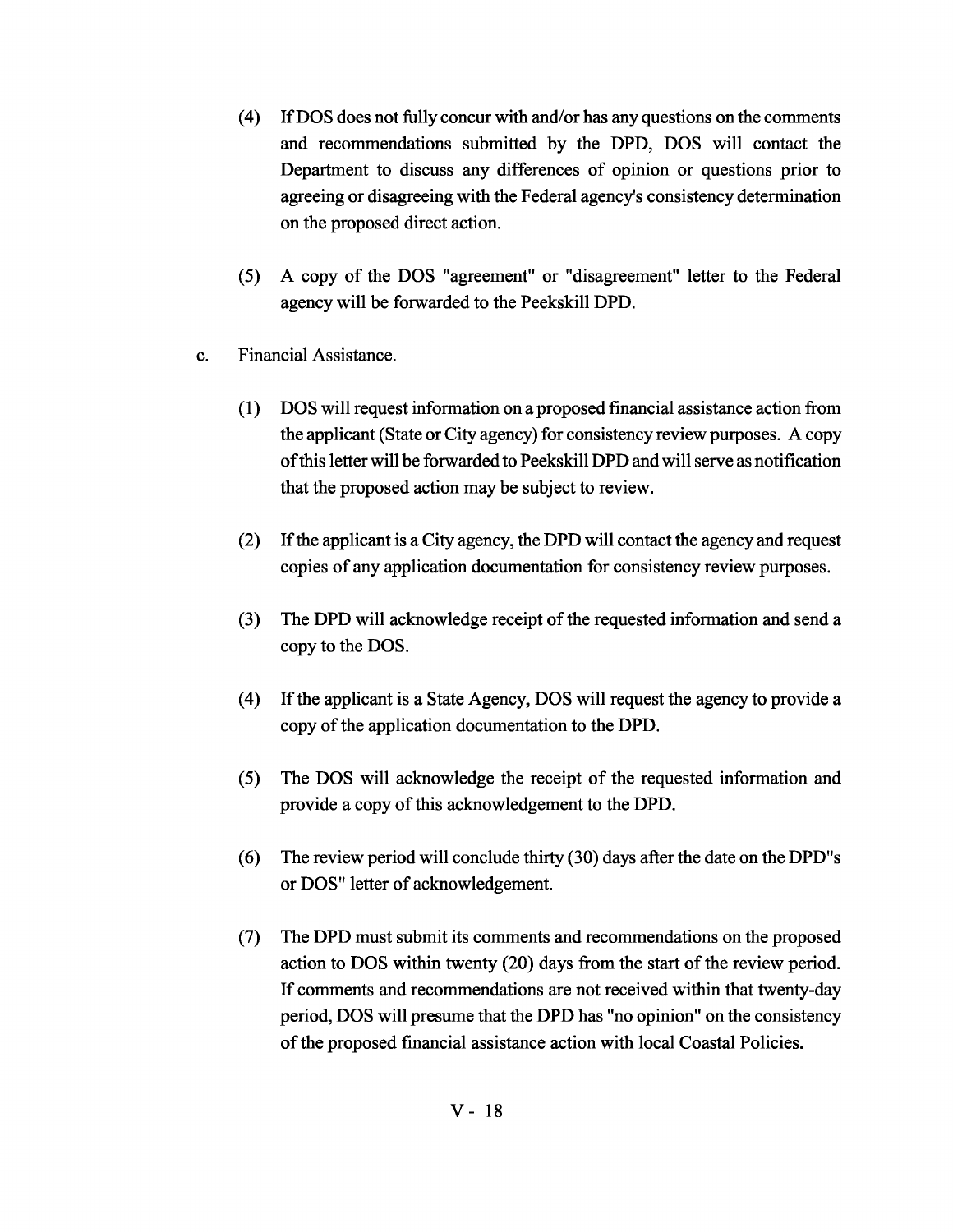- (8) Ifthe DOS does not fully concur with or has any questions on the comments and recommendations submitted by the DPD, the DOS will contact the applicant to discuss any differences of opinion prior to agreeing or disagreeing with the Federal agency's consistency determination on the proposed financial assistance.
- (9) A copy ofDOS" "no objection" or "objection" letter to the applicant will be forwarded to the DPD.
- 5. Guidelines for Notification and Review of State Agency Actions where Local Waterfront Revitalization Programs are in effect.
	- a. Purpose of Guidelines
		- (1) The Waterfront Revitalization of Coastal Areas and inland Waterways Act (Article 42 of the Executive Law) and the Department of State's regulations (19 NYCRR Part 600) require certain state agency actions identified by the Secretary of Sate to be consistent to the maximum extent practicable with the policies andpurposes ofapproved LocalWaterfront Revitalization Programs (LWRP). These guidelines are intended to assist state agencies in meeting that statutory consistency obligation.
		- (2) The Act also requires that state agencies provide timely notice to the local government whenever an identified action will occur within an area covered by an approved LWRP. These guidelines describe a process for complying with this notification requirement. They also provide procedures to assist local governments in carrying out their review responsibilities in a timely manner.
		- (3) The Secretary ofState is required by the Act to confer with state agencies and local governments when notified by a local government that a proposed state agency action may conflict with the policies and purposes of its approved LWRP. These guidelines establish a procedure for resolving such conflicts.
	- b. Definitions
		- (1) Action means: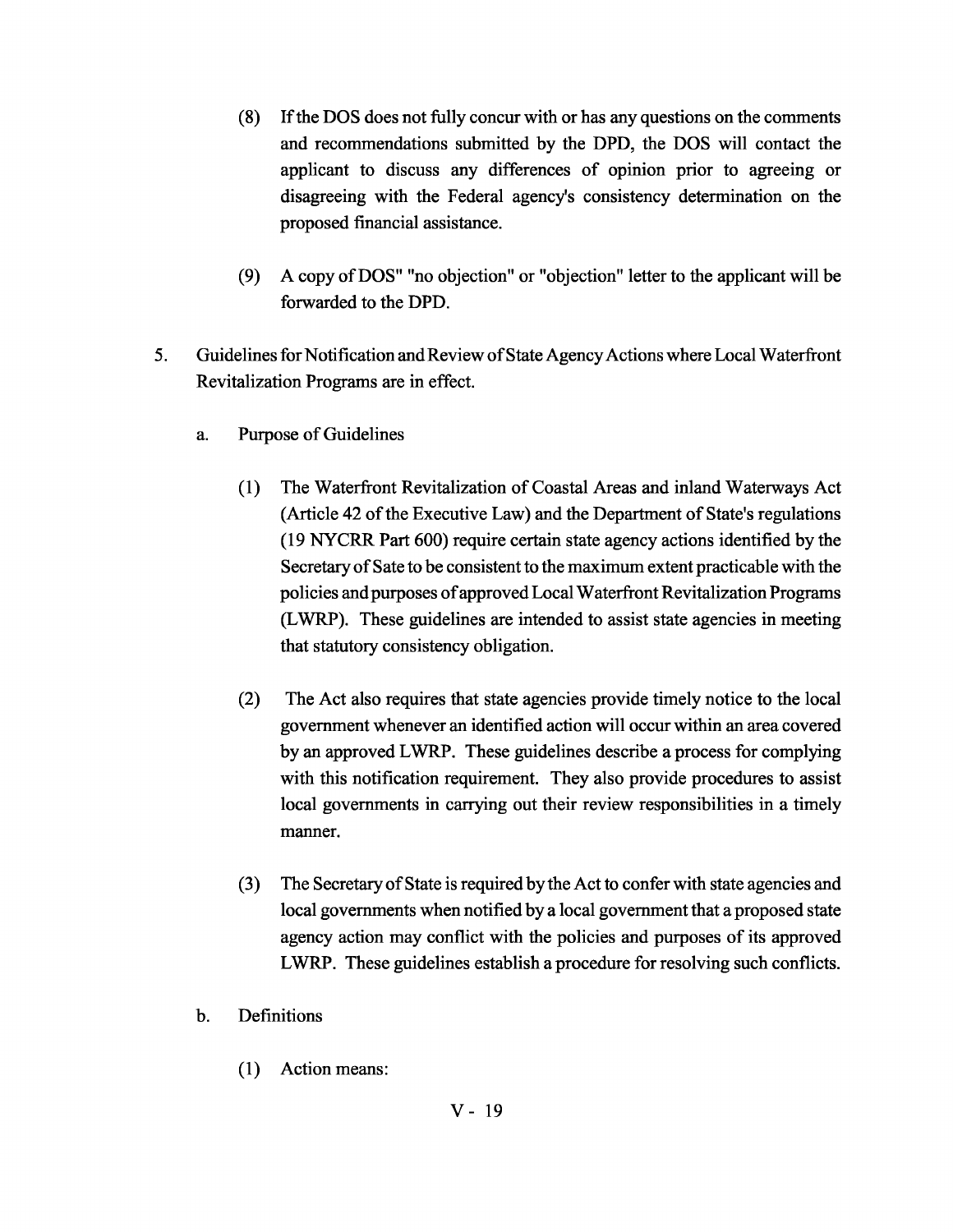- (a) A Type 1 or Unlisted action as defined by the State Environmental Quality Review Act (SERA);
- (b) Occurring within the boundaries of an approved LWRP; and
- (c) Being taken pursuant to a state agency program or activity which has been identified by the Secretary of Ste as likely to affect the policies and purposes of the LWRP.
- (2) Consistent to the maximum extent practicable means that an action will not substantially hinder that achievement of any of the policies and purpose of an approved LWRP and, whenever practicable, will advance one or more of such policies. If an action will substantially hinder any of the policies or purposes of an approved LWRP, than the action must be one:
	- (a) For which no reasonable alternatives exist that would avoid or overcome any substantial hindrance;
	- (b) That will minimize all adverse effects on the policies or purpose of the LWRP to the maximum extent practicable; and
	- (c) That will result in an overriding regional or statewide public benefit.
- (3) Local Waterfront Revitalization Program or LWRP means a program prepared and adopted by a local government and approved by the Secretary of State pursuant to Executive Law, Article 42; which program contains policies on the management of land, water and man-made resources, proposed land uses and specific projects that are essential to program implementation.
- c. Notification Procedure
	- (1) When a state agency is considering an action as described in b. above, the state agency shall notify the affected local government.
	- (2) Notification of a proposed action by a state agency: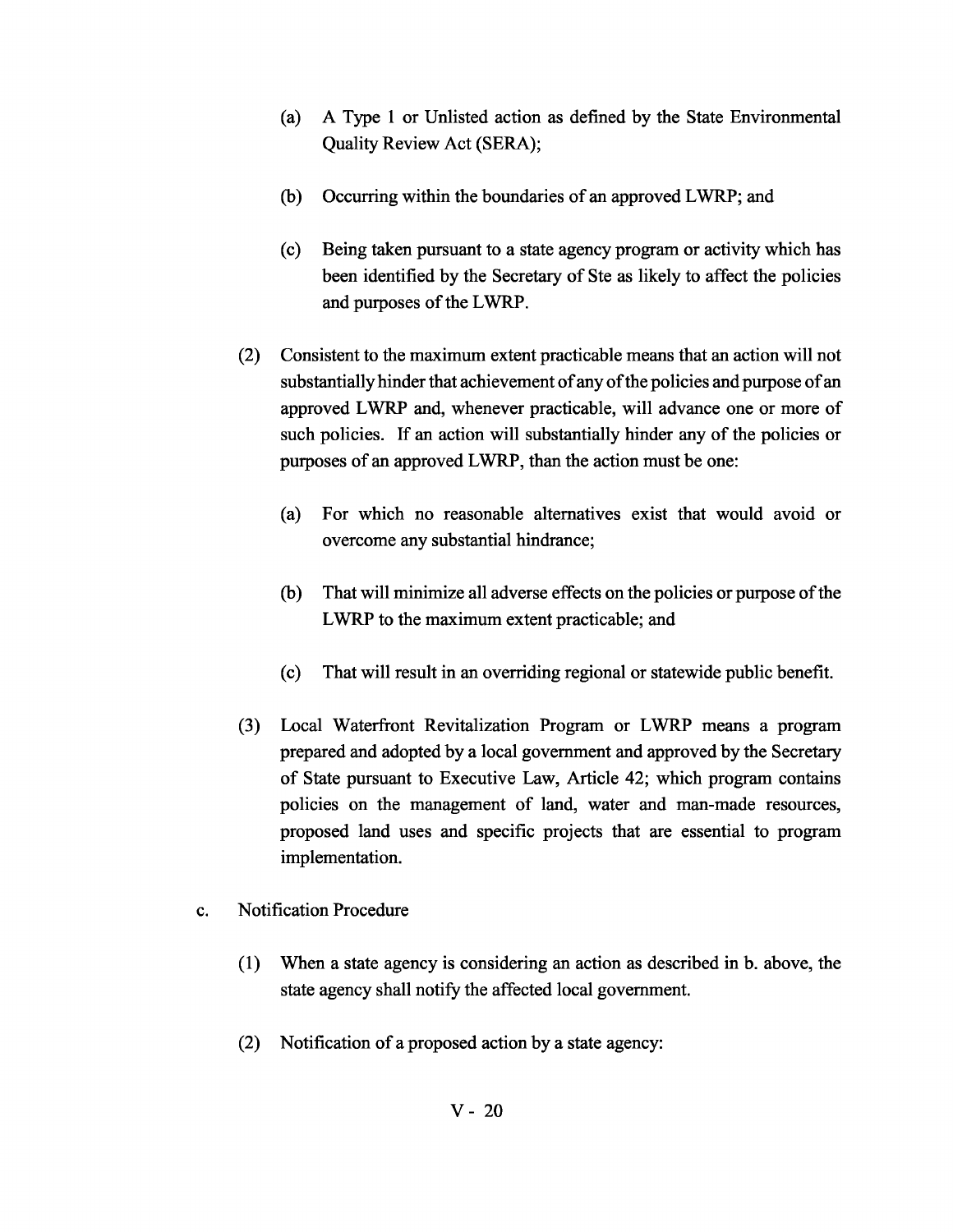- (a) Shall fully describe the nature and location of the action;
- (b) Shall be accomplished by use of either the State Clearinghouse, other existing state agency notification procedures, or through an alternative procedure agreed upon by the state agency and local government;
- (c) Should be provided to the local official identified in the LWRP ofthe local government as early in the planning stages of the action as possible, but in any event at least 30 days prior to the agency's decision on the action. (The timely filing of a copy of a completed Coastal Assessment Form with the local LWRP official should be considered adequate notification of a proposed action.)
- (d) If the proposed action will require the preparation of a draft environmental impact statement, the filing of this draft document with the chief executive officer can serve as the state agency's notification to the local government.
- d. Local Government Review Procedure
	- (1) Upon receipt of notification form a state agency, the local government will be responsible for evaluating a proposed action the policies and purposes of its approved LWRP. Upon request of the local official identified in the LWRP, the state agency should promptly provide the local government with whatever additional with whatever additional information is available which will assist the local government to evaluate the proposed action.
	- (2) If the local government cannot identify any conflicts between the proposed action and the applicable policies and purposes of its approved LWRP, it should inform the state agency in writing of its finding. Upon receipt of the local government's finding, the state agency may proceed with its consideration of the proposed action in accordance with 19 NYCRR Part 600.
	- (3) If the local government does not notify the state agency in writing of its finding within the established review period, the state agency may then presume that the proposed action does not conflict with the policies and purposes of the municipality's approved LWRP.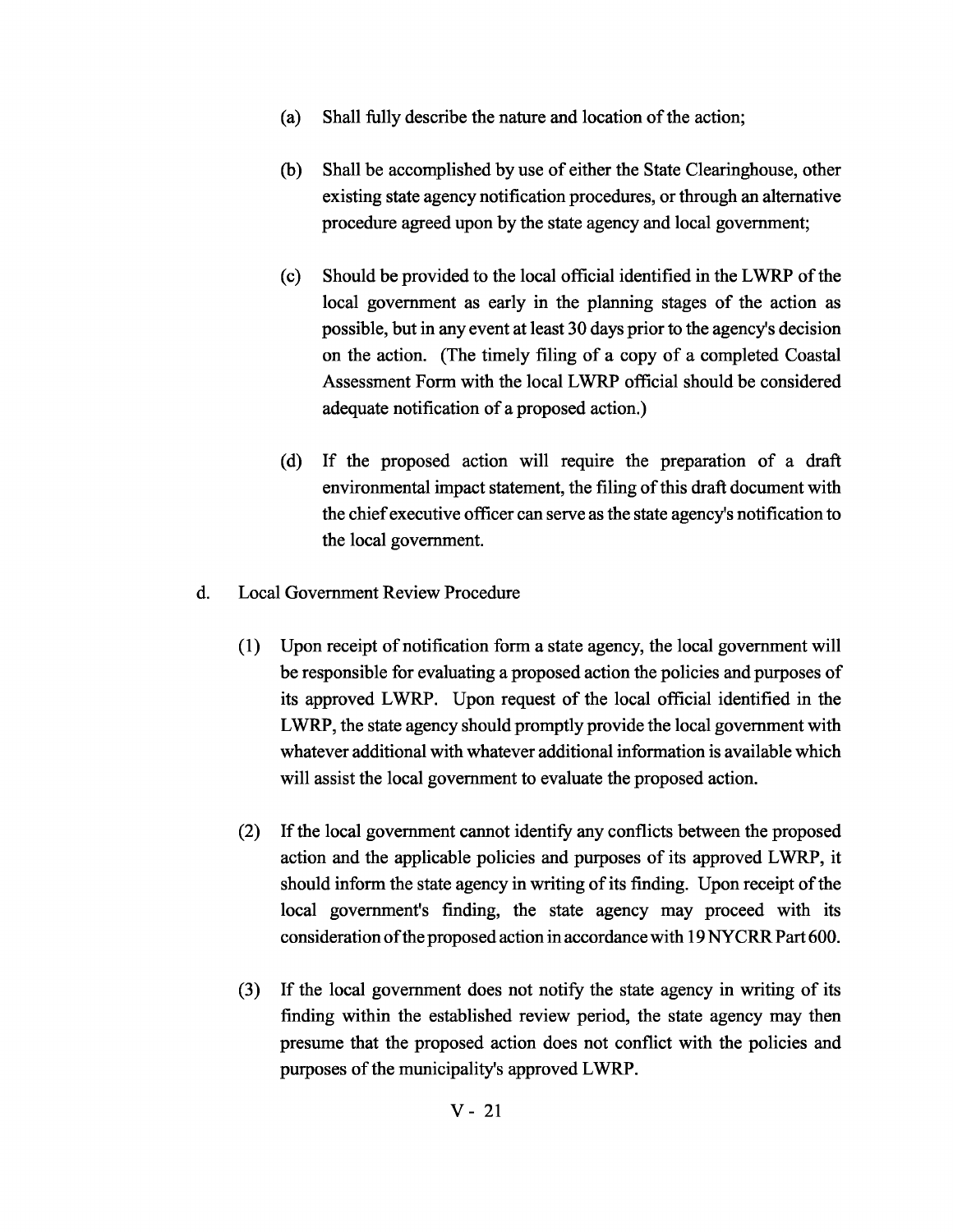- (4) Ifthe local government notifies the state agency in writing that the proposed action does conflict with he policies and/or purposes of its approved LWRP, the state agency shall not proceed with its consideration of, or decision on, the proposed action as long as the Resolution of Conflicts procedure established in e. below shall apply. The local government shall forward a copy of the identified conflicts to the Secretary of State at the time when the state agency is notified. In notifying the state agency, the local government shall identify the specific policies and purposes of the LWRP with which the proposed action conflicts.
- e. Resolution of Conflicts
	- (1) The following procedures applies whenever a local government has notified the Secretary of State and state agency that a proposed action conflicts with the policies and purposes of its approved LWRP:
		- (a) Upon receipt of notification from a local government that a proposed action conflicts with its approved LWRP, the state agency should contact the local LWRP official to discuss the content of the identified conflicts and the means for resolving them. A meeting of state agency and local government representatives may be necessary to discuss and resolve the identified conflicts. This discussion should take place within 30 days of the receipt of a conflict notification from the local government.
		- (b) If the discussion between the local government and the state agency results in the resolution of the identified conflicts, then, within seven days of the discussion, the local government shall notify the state agency in writing, with a copy forwarded to the Secretary of State, that all of the identified conflicts have been resolved. The state agency can then proceed with its consideration of the proposed action in accordance with 19 NYCRR Part 600.
		- (c) Ifthe consultation between the local government and the state agency does not lead to the resolution of the identified conflicts, either party may request, in writing, the assistance of the Secretary of State to resolve any or all of the identified conflicts. This request must be